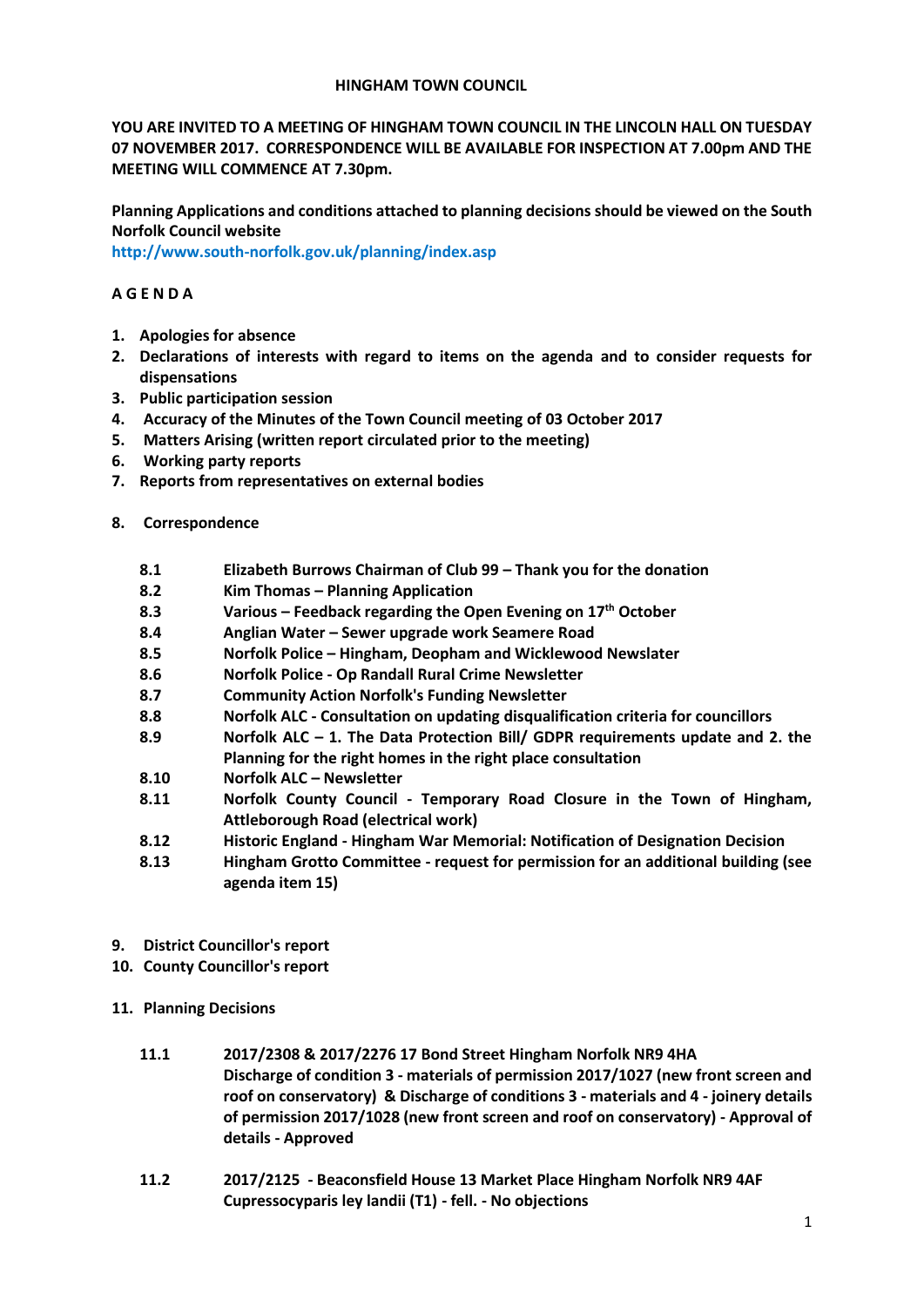- **11.3 2017/2022 - 37-39 Hardingham Road Hingham Norfolk NR9 4LX Discharge of Condition 4 and 5 of planning permission 2016/1796/F - boundary fence (4) and external lighting (5) - Approval of details - Approved**
- **11.4 2017/1942 - Church Of St Andrew Attleborough Road Hingham Norfolk Sycamore tree - reduce extended limbs over roof by 2m to leave approx 3.6m and clear epicormic growth from base - No objections**
- **12. Planning Applications**

**(as notified by SNC for consultation)**

- **12.1 2017/2463 - 5 The Fields Hingham Norfolk NR9 4JG Single storey side extension**
- **12.2 2017/2413 - 3 Baxter Close Hingham NR9 4HZ Front Porch, Rear First Floor Extension and 2No Dormers to Front Elevation.**
- **12.3 2017/2346 Rowansyde Watton Road Hingham NR9 4NW 2 Storey rear extension**
- **12.4 2017/2330 - Engineering Works Watton Road Hingham Norfolk NR9 4NN 4 Self Build Dwellings**
- **12.5 2017/2328 Wembury 4 Hardingham Road Hingham Norfolk NR9 4LX Rear extension and link to garage which is to be converted to a bedroom.**
- **12.6 2017/1975 & 2017/1976 - 3 Pottles Alley Hingham Norfolk NR9 4HSInstall oil fired central heating - external boiler and oil tank and internal radiators.**
- **12.7 2017/2468 - 6 Market Place Hingham NR9 4AF Replacement of 2 existing sash windows**
- **13. To discuss the further information/quotation provided for the proposed project (Right of Way footpath improvements) for the Norfolk County Council Parish Partnership Scheme 2018/19 and to decide on submission of a bid**
- **14. To discuss the details provided by Norfolk County Council regarding the Norfolk County Council Parish Partnership Scheme 2017/18 project (Market Place footway)**
- **15. To discuss the request from the Grotto Committee to erect an additional building for the festive season**
- **16. Proposal for the Events Working Party to purchase (from events funds) a selection of lighting – up to a budget of £200**
- **17. Proposal for the Events Working Party to purchase (from events funds) craft materials to donate to Hingham Primary School to enable the children to make Christmas decorations for the town tree**
- **18. To receive feedback from the Open Evening on 17 October 2017 and receive results of the survey and any recommendations for the CIL money - (for discussion at a future meeting)**
- **19. To consider design and prices for bicycle racks (to be purchased using s106 money held by Norfolk County Council - £906.20 available)**
- **20. Proposal to purchase a star for the top of the town Christmas tree**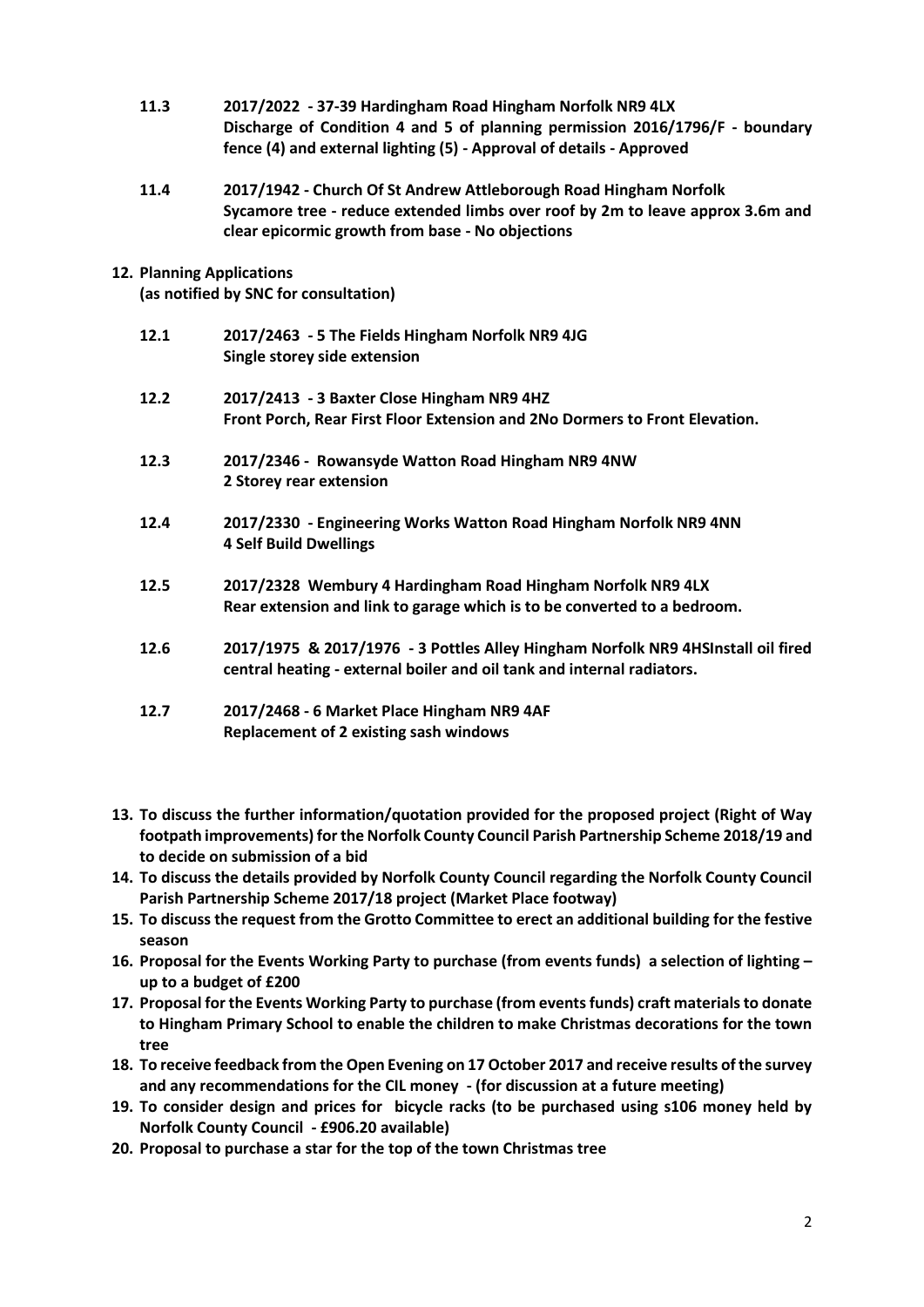**FINANCE** 

- **21. Reminder of the date of the next meeting of the Finance Committee – 21 November 2017**
- **22. To note the payment of CIL money to Hingham Town Council from South Norfolk Council (£2390.13)**
- **23. Accounts for Payment**

| <b>ACCOUNTS FOR PAYMENT November 2017</b> |                                |                                 |
|-------------------------------------------|--------------------------------|---------------------------------|
| <b>TOTAL</b>                              | <b>PAYEE</b>                   | <b>DETAILS</b>                  |
| £920.83                                   | <b>D RAMM</b>                  | WAGES (5WKS) 880.01             |
|                                           |                                | <b>CLEANING PRODUCTS 4.25</b>   |
|                                           |                                | BINBAGS 1.99                    |
|                                           |                                | <b>PAINT 22.98</b>              |
|                                           |                                | SOAP 11.60                      |
| £672.63                                   | A DOE                          | WAGES                           |
| £16.48                                    | <b>NEST</b>                    | <b>PENSION</b>                  |
| £336.65                                   | <b>HMRC</b>                    | <b>TAX/NIC</b>                  |
| £605.63                                   | <b>EON</b>                     |                                 |
| £16.21                                    | <b>ANGLIAN WATER</b>           | <b>CEMETERY STANDPIPE</b>       |
| £294.19                                   | <b>KAND M LIGHTING</b>         | <b>CONTRACT</b>                 |
| £75.00                                    | <b>GREAT HOCKHAM CHRISTMAS</b> | <b>CHRISTMAS TREE</b>           |
| £60.00                                    | <b>HINGHAM PCC</b>             | <b>LIGHTING</b>                 |
| £5,274.00                                 | EASTERN PLAY SERVICES LIMITED  | <b>GROUNDWORK GYM EQUIPMENT</b> |
| £20,879.99                                | PROLUDIC LTD                   | <b>GYM EQUIPMENT</b>            |
|                                           |                                |                                 |
| £29,151.61                                | <b>TOTAL</b>                   |                                 |
|                                           |                                |                                 |

*n.b further invoices are expected for servicing of the strimmer and church clock repairs*

- **24. 'Exclusion of the Press and Public under the Public Bodies (Admission to Meetings) Act 1960 to discuss the following matters:'**
- **25. To discuss the quotation provided for the refurbishment of the public toilets**
- **26. To consider any quotations received for the schedule of tree works to be undertaken**
- **27. To discuss the staff appraisals**
- **28. To review employees wages**

Alison Doe - Town Clerk **02 November 2017**

**Any planning applications and correspondence received after the publication of this notice may also be discussed.**